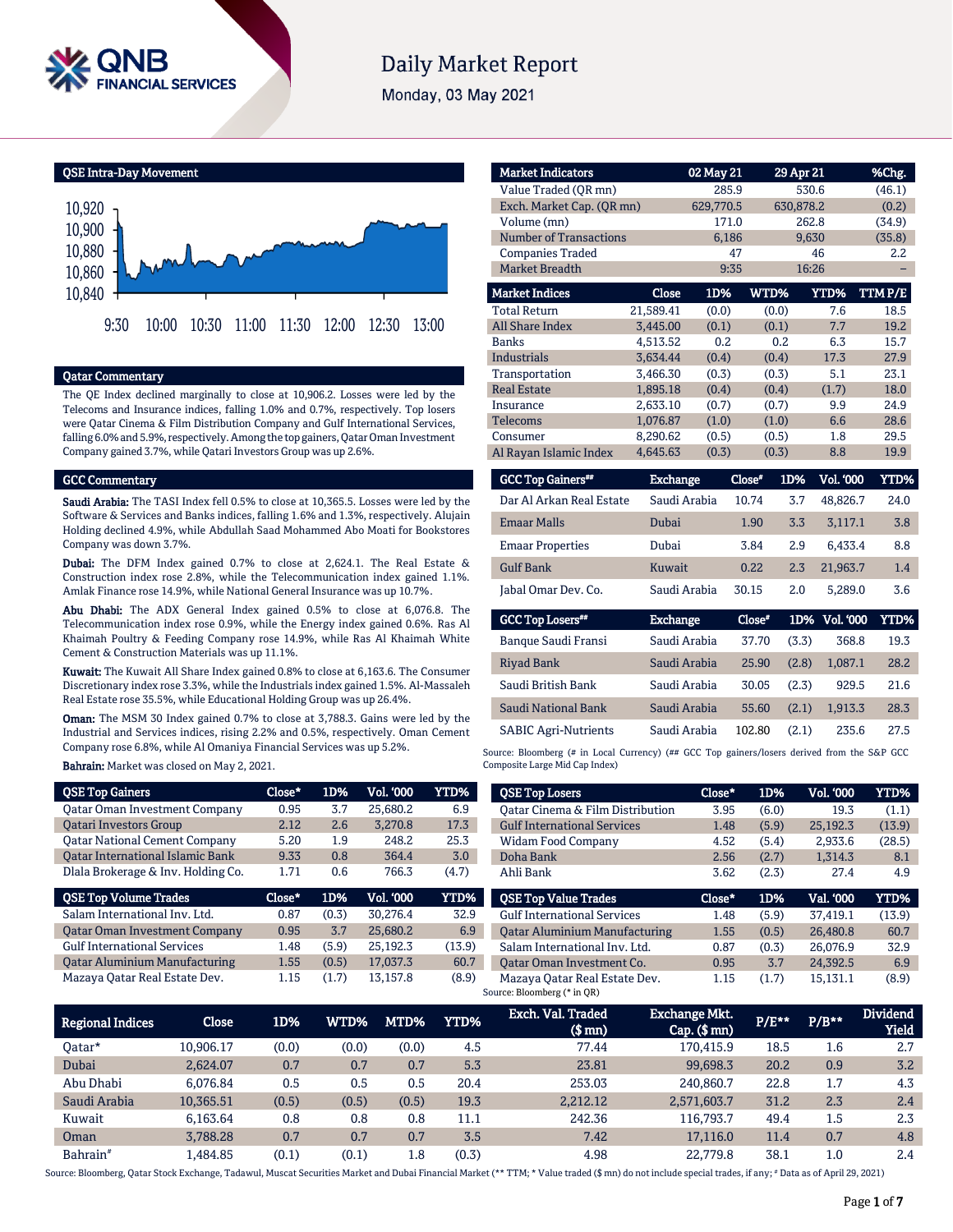### Qatar Market Commentary

- The QE Index declined marginally to close at 10,906.2. The Telecoms and Insurance indices led the losses. The index fell on the back of selling pressure from Qatari shareholders despite buying support from GCC, Arab and Foreign shareholders.
- Qatar Cinema & Film Distribution Company and Gulf International Services were the top losers, falling 6.0% and 5.9%, respectively. Among the top gainers, Qatar Oman Investment Company gained 3.7%, while Qatari Investors Group was up 2.6%.
- Volume of shares traded on Sunday fell by 34.9% to 171.0mn from 262.8mn on Thursday. Further, as compared to the 30-day moving average of 295.7mn, volume for the day was 42.2% lower. Salam International Investment Limited and Qatar Oman Investment Company were the most active stocks, contributing 17.7% and 15.0% to the total volume, respectively.

| <b>Overall Activity</b>        | Buy %* | Sell %* | Net (QR)         |
|--------------------------------|--------|---------|------------------|
| Oatari Individuals             | 51.61% | 55.92%  | (12,313,999.6)   |
| <b>Oatari Institutions</b>     | 16.13% | 16.19%  | (180, 675.7)     |
| Oatari                         | 67.74% | 72.11%  | (12, 494, 675.4) |
| <b>GCC</b> Individuals         | 1.49%  | 0.41%   | 3,080,841.1      |
| <b>GCC</b> Institutions        | 1.38%  | 1.69%   | (872,075.9)      |
| <b>GCC</b>                     | 2.87%  | 2.10%   | 2,208,765.2      |
| Arab Individuals               | 17.61% | 16.25%  | 3,894,813.3      |
| <b>Arab Institutions</b>       | 0.08%  |         | 226,580.0        |
| Arab                           | 17.69% | 16.25%  | 4,121,393.3      |
| <b>Foreigners Individuals</b>  | 4.25%  | 5.84%   | (4,553,978.5)    |
| <b>Foreigners Institutions</b> | 7.45%  | 3.70%   | 10,718,495.4     |
| <b>Foreigners</b>              | 11.69% | 9.54%   | 6,164,516.9      |

Source: Qatar Stock Exchange (\*as a % of traded value)

# Earnings Releases and Earnings Calendar

#### Earnings Releases

| Company                    | Market       | Currency  | Revenue (mn)  <br>102021 | % Change<br>YoY | <b>Operating Profit</b><br>$(mn)$ 102021 | % Change<br>YoY          | Net Profit<br>$(mn)$ 1Q2021 | % Change<br>YoY |
|----------------------------|--------------|-----------|--------------------------|-----------------|------------------------------------------|--------------------------|-----------------------------|-----------------|
| Middle East Paper Co.      | Saudi Arabia | <b>SR</b> | 200.5                    | 15.3%           | 23.0                                     | 137.0%                   | 17.7                        | 329.7%          |
| Najran Cement Co.          | Saudi Arabia | <b>SR</b> | 184.4                    | 17.9%           | 63.9                                     | 38.7%                    | 60.7                        | 51.4%           |
| Herfy Food Services Co.    | Saudi Arabia | <b>SR</b> | 311.1                    | 4.8%            | 34.2                                     | $-2.1%$                  | 25.5                        | 1.3%            |
| Saudi Company for Hardware | Saudi Arabia | <b>SR</b> | 336.4                    | $-6.0%$         | 27.2                                     | 7.0%                     | 15.6                        | 33.4%           |
| Saudi Industrial Dev. Co.  | Saudi Arabia | <b>SR</b> | 45.5                     | 12.9%           | (2.3)                                    | N/A                      | (1.7)                       | N/A             |
| Dubai Investments          | Dubai        | AED       | 637.6                    | 37.2%           | -                                        | $\overline{\phantom{0}}$ | 123.8                       | N/A             |

Source: Company data, DFM, ADX, MSM, TASI, BHB.

#### Earnings Calendar

| <b>Tickers</b> | Company Name                                  | Date of reporting 1Q2021 results | No. of days remaining | Status |
|----------------|-----------------------------------------------|----------------------------------|-----------------------|--------|
| <b>OGRI</b>    | Oatar General Insurance & Reinsurance Company | -                                | -                     | Due    |
|                |                                               |                                  |                       |        |

Source: QSE

### News

#### Qatar

 Dukhan Bank's first-quarter net profit jumps 10.3% YoY to QR267mn – Dukhan Bank has posted a first-quarter net profit of QR267mn, up 10.3% on the first quarter of 2020. The total assets of the bank, supported by financing activities, increased as well "significantly" to QR100.4bn, accomplishing a growth of 29.7% compared to the same period in 2020 and of 16.3% compared to December 2020. The total financing assets reached QR75bn, achieving a growth of 38.3% compared to March 2020 and resulting in an increase of 28% compared to December 2020. Customer deposits balance rose to QR68.3bn, recording a strong growth of 54.6% compared to March 2020 and an increase of 26.9% compared to December 2020. Total income for the threemonth period ending March 31 increased to QR946mn, registering a growth rate of 4.2% compared to QR908mn during the same period in 2020. Total operating expenses were QR181mn for the three-month period ending March 31, down from QR185mn in the same period last year. Considering strong operating income growth and cost reduction, more operational efficiency was achieved as evident through reduction in the cost-to-income ratio, which decreased from 34% to 26%. Shareholders' equity rose to QR11.3bn and the total capital adequacy ratio was stable at 16.4% as of March 13 this year to meet the Basel-III requirements, while maintaining a sufficient buffer above the minimum supervisory ratio specified by the Qatar Central Bank and Basel Standards. (Gulf-Times.com)

 MRDS to holds its investors relation conference call on May 04 – Mazaya Real Estate Development (MRDS) announced that the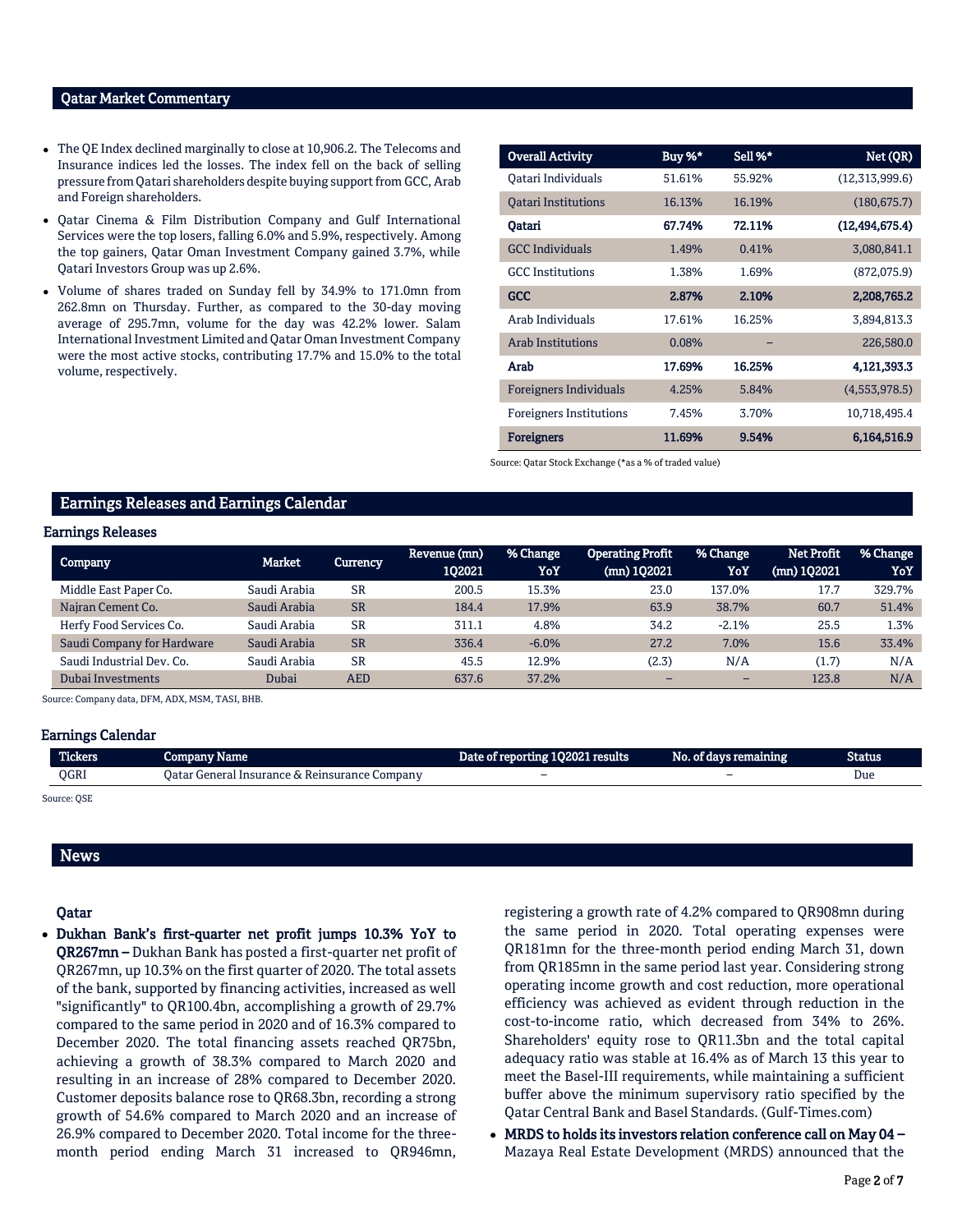conference call with the investors to discuss the financial results for 1Q2021 will be held on May 04, 2021 at 12:00 pm, Doha Time. (QSE)

- Mwani Qatar: Qatar sailing smooth to become vibrant maritime hub – Qatar's prospects of becoming a regional maritime hub strengthened as transshipment volumes grew by a robust 73% YoY this April, according to figures released by Mwani Qatar. The country's Hamad, Doha and Al Ruwais ports also posted a robust two-digit year-on-year growth in container handling and the number of ships arrived this April; even as the country tightened the COVID-19 restrictions owing to second wave of the pandemic. Specifically, the building materials handled by these ports more than doubled year-on-year in April 2021; indicating a robust outlook for the construction sector, as corroborated by the rising trends in building permits issued in the recent months. The increase in transshipment in April 2021 comes amidst the government's plan to transform Qatar into a vibrant regional trading hub in the region, given its geographical proximity with the continents and attractive regulatory, legal environment as well as robust infrastructure. The container handling through the three ports stood at 137,966 TEUs (twentyfoot equivalent units), which grew 25.04% and 0.17% YoY and MoM respectively in April 2021. The container handling stood at 549,098 TEUs in January-April this year. QTerminals had recently tweeted that Hamad Port handled container volume of more than 5mn TEUs since the start of operations. Hamad Port, which is the largest eco-friendly project in the region and internationally recognized as one of the largest green ports in the world, alone saw 135,710 TEUs of containers handled in April 2021. The number of ships calling on Qatar's three ports stood at 300 in April 2021, which was 33.93% and 20% higher on both yearly and monthly basis respectively. As many as 1,047 ships had called on the ports during the first four months of this year. (Gulf-Times.com)
- ValuStrat: Organized retail supply space in Qatar totals 1.93mn square meters in first quarter - Organized retail supply space in Qatar totaled 1.93mn square meters gross leasable area (GLA) as of first quarter, researcher ValuStrat said in a report. Some 202,000 sq m GLA of organized retail space is in the pipeline for 2021, ValuStrat said in its 'Qatar Real Estate Market 1st Quarter 2021 Review'. These include Boulevard Mall in Jeryan Jenaihat, 04 Mall in The Pearl and Doha Mall in Al Maamoura. With the continuation of the pandemic and restrictions on social mobility, challenges associated with oversupply continue to exacerbate occupancy and rents in organized and unorganized retail outlets, ValuStrat noted. The median monthly asking rent in shopping centers remains unchanged QoQ, but fell by 4.3% YoY. The median monthly asking rent among street retail inside Doha was QR165 per sq m, declining by 3% QoQ and 8% YoY. The median asking rent among street retail units outside Doha was QR155 per sq m, falling by 6% QoQ and 9% YoY, ValuStrat said. Faster absorption of listings of street retail was seen in areas of Ain Khaled, Abu Hamour and Old Airport compared to Lusail, Fereej Bin Mahmoud and shops along Salwa Road, which experienced an increase in vacant spaces available for rent. According to ValuStrat, new regional and international food and beverage and fashion brands opened stores in the Mall of Qatar including Maia lounge, Mestooran restaurant, Kaldi Cafe and Bianca Nera. Al Meera Consumer Goods Company (58th branch) and Daiso Japan

(7th branch) opened their stores in Al Asmakh Mall and Mirqab Mall respectively, both spread over an area of 1,000 square meters, ValuStrat noted. (Gulf-Times.com)

- Bloomberg Economics: Qatar among best emerging market performers in vaccine response – Qatar and two other GCC neighbors – Saudi Arabia and the UAE – are performing better than the rest of the Middle East, Central and Eastern Europe, and Latin America in vaccine response, according to Bloomberg Economics. A renewed outbreak of the virus is underway, but not all emerging markets are hit equally hard. Bloomberg Economics ranking of 75 economies shows countries in the Gulf Cooperation Council (GCC) and East Asia performing better than the rest of the Middle East, Central and Eastern Europe, and Latin America. The GCC (Qatar, Saudi Arabia and the UAE) and Asia (South Korea, China and Taiwan) are performing best. The rest of the Middle East, Central and Eastern Europe, and Latin America are struggling under the strain of the pandemic, Bloomberg Economics noted. Saudi Arabia, the UAE and Qatar have also climbed towards the top of the list, Bloomberg Economics noted. According to Ziad Daoud, chief emerging markets economist at Bloomberg Economics, the GCC has risen to the top of the rankings in the last 30 days partly because vaccination rates are among the highest in the world. (Gulf-Times.com)
- Minister: Talks on for setting up food processing plants in Qatar Free Zones – Discussions are ongoing with different investors who are interested in establishing food processing plants inside Qatar's Free Zones, according to HE the Minister of Municipality & Environment Abdulla bin Abdulaziz bin Turki Al-Subaie. The US-Qatar Business Council (USQBC), in its 'Business Opportunity Report: Qatar's Food Security', stated that there are many organizations that are facilitating investments in Qatar, including Qatar Free Zones Authority and Hamad Port, among others. "We have many alignments between strategies and plans of these entities," said Al-Subaie in the report. He also said the strategic stock facility at Hamad Port "is very autonomous and will become the main hub and gateway for trade between Qatar and the rest of the world." Al-Subaie said, "We also have programs with the Free Zones to reduce all food wastage as well. We're also aligning our strategy with the Hamad International Airport and their air cargo capacity. "We have a large fleet of airplanes and we can be a hub for transiting foodstuffs, especially during a crisis, for both Qatar and the rest of the world. All of these plans are well-integrated and aligned together." (Gulf-Times.com)
- Around 45% of eligible population get at least one dose of COVID vaccine – The Ministry of Public Health (MoPH) has said 44.7% of people aged 16 years and above have received at least one dose of COVID-19 vaccines in Qatar. In its weekly data published on Sunday, the MoPH said 1,603,913 vaccine doses have been administered since the start of the National COVID-19 Vaccination Program. Of these, 188,152 vaccine doses were given in the last seven days, up from the 167,532 doses administered in the previous week. A further break-up of the weekly data revealed that 86% of people over 60 years of age, 82.4% of people over 70 years and 80.7% of people over 80 years have received at least one dose of the vaccines. Also, according to the daily COVID-19 data published by the MoPH yesterday,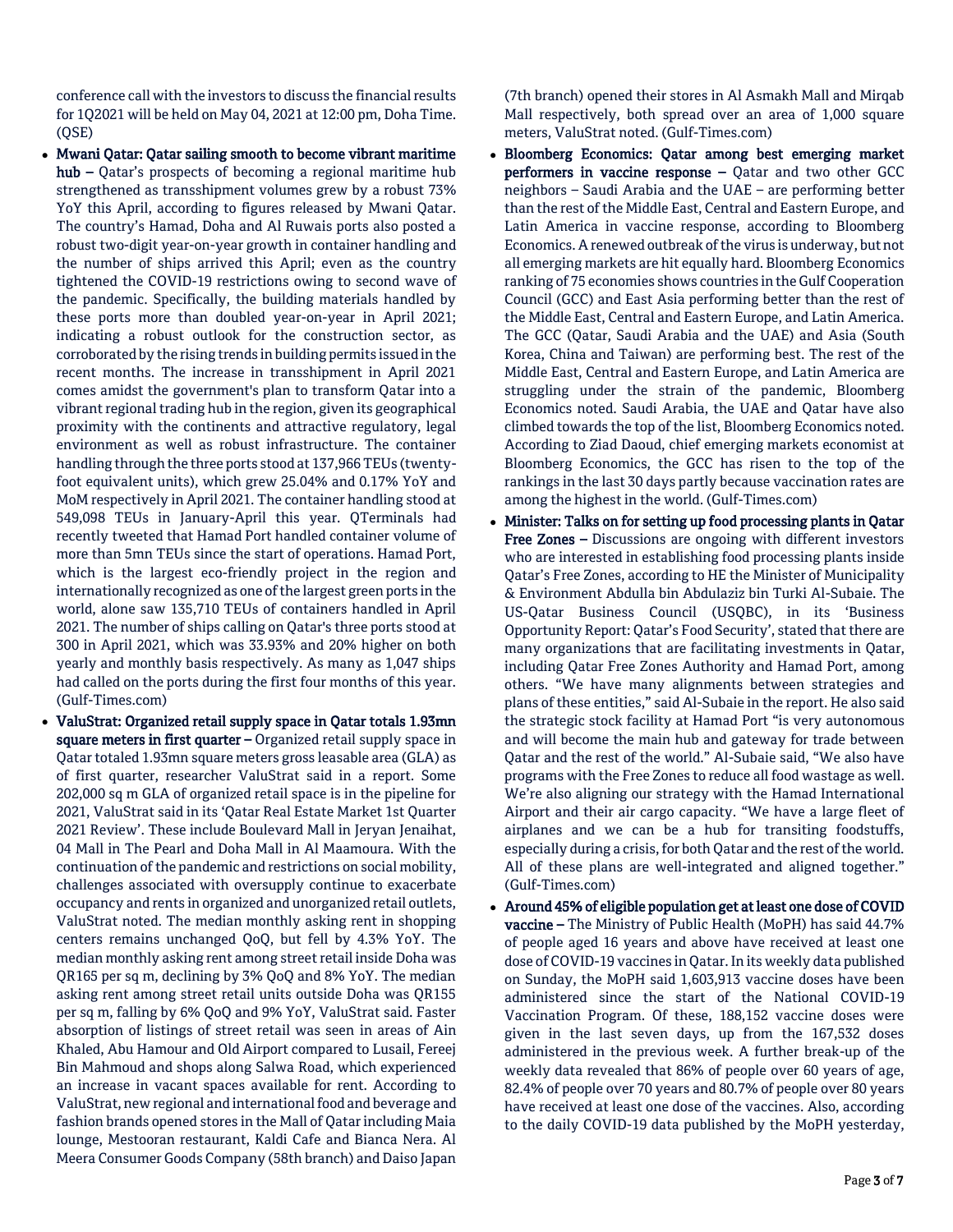75.9% of people over 60 years of age have received both doses of the vaccines. (Gulf-Times.com)

 New project to revive Palm Island as tourist destination – The Public Works Authority (Ashghal) has invited tender for the design, implementation and dismantling of bridges for Palm Island, located opposite the Doha Sheraton Hotel from the south, and surrounded by sea water on all sides. The island used to have a small resort, and a restaurant, to receive visitors, but it is no longer exploited as a tourist destination. The island has a history in the tourism renaissance that Qatar witnessed, and citizens and residents demand that it be used as a better tourist centre than it was. The Ashghal tender opens the door for re-using the island for tourism, as it was considered one of the most important tourist attractions in Qatar. (Qatar Tribune)

## International

 Yellen says doesn't see Biden plan stoking US inflation – President Joe Biden's economic plan is unlikely to create inflation pressure in the US because the boost to demand will be spread over a decade, said Treasury Secretary Janet Yellen. "I don't believe that inflation will be an issue. But if it becomes an issue, we have tools to address it," Yellen, the former Federal Reserve chair, said yesterday on NBC's "Meet the Press." "It's spread out quite evenly over eight to 10 years. So, the boost to demand is moderate," she said of the proposed spending. Yellen also said the US has the "fiscal space" to make investments in its economy, with interest rates low and likely to remain so, but over the long haul, budget deficits need to be "contained." Another top Biden administration economic adviser said inflation now apparent in certain pockets of the economy is "transitory" as the nation exits the pandemic. Cecilia Rouse, chair of the White House Council of Economic Advisers, said supply chain issues and labor market shortages are "bumps along the way" to recovery. There's no sense for now that these price increases are becoming "de-anchored," she said on "Fox News Sunday," while promising to remain vigilant on inflation pressures. "For the time being we expect at most transitory inflation, that is what we expect coming out of a big recession," she said. Yellen and Rouse spoke following last week's unveiling of the latest economic plan from the Biden administration, which is proposing a combination of \$1.8tn in spending and tax credits for areas such as education, child care and paid family and medical leave. This would come on top of almost \$2.25tn in infrastructure, home healthcare and other outlays that the administration proposed at the end of March, not to mention the \$5tn that the government has injected into the economy through the three pandemic relief packages passed by Congress during the past 14 months. The massive government spending has helped turbo-charge economic growth, and helped drive a stock market rally to record highs. US gross domestic product increased at an annualized rate of 6.4% during the first quarter, the Labor Department reported on Thursday. Personal consumption surged at an annualized rate of 10.7%, the second fastest since the 1960s. As the US and other major economies rebound from the pandemic, prices for everything from copper to oil have skyrocketed. Meanwhile, a key measure of consumer prices, known as the personal consumption expenditure price index, rose 2.3% in March from a year earlier, marking the largest jump since 2018. These increases have some experts worrying

about inflation, including former US Treasury Secretary Lawrence Summers, who told Bloomberg Television on Friday that the Biden administration's spending plans could overheat the economy. (Bloomberg)

- FT: UK PM Johnson set to unveil reform of planning and state aid – British Prime Minister Boris Johnson has approved a new legislative program of more than 25 bills that will implement planning reform and a new state aid regime, as he seeks to flesh out his post-pandemic economic recovery plan, the Financial Times reported. Johnson wants the program, to be outlined in the Queen's Speech on May 11, to deliver the meat of the Conservative Party's 2019 election manifesto and signal the start of a return to "normality" after COVID-19, the newspaper on.ft.com/3aXSTU3 reported, citing people briefed on the plans. (Reuters)
- Britain to send 1,000 more ventilators to India Britain will send another 1,000 ventilators to India, the government said on Sunday, stepping up its support as India's healthcare system struggles to cope with a huge surge in cases of COVID-19. India has reported more than 300,000 daily cases for more than 10 days straight, leaving hospitals, morgues and crematoriums overwhelmed. The British government had previously agreed to send 600 medical devices, including ventilators and oxygen concentrators. "This support will help urgently meet some of India's acute needs, particularly oxygen for patients," Foreign Secretary Dominic Raab said in a statement. "We are determined to help our Indian friends in their hour of need." Top British health officials have also spoken to their Indian counterparts to offer advice. Other nations, including the US, Germany and Pakistan, are also providing support as the number of infections daily in India reached 392,488, with a total death toll of over 215,000. The latest support from Britain comes ahead of a call between prime ministers Boris Johnson and Narendra Modi, scheduled for Tuesday, which will look at deepening bilateral ties. The meeting replaces an in-person visit Johnson was due to make in April, but had to cancel due to the surge in infections. (Reuters)
- UK's Raab: G7 to consider mechanism to counter Russian 'propaganda' – The Group of Seven richest countries will look at a proposal to build a rapid response mechanism to counter Russian "propaganda" and disinformation, British Foreign Secretary Dominic Raab told Reuters. Speaking ahead of a G7 foreign ministers' meeting in London, the first such in-person meeting for two years, Raab said the United Kingdom was "getting the G7 to come together with a rapid rebuttal mechanism" to counter Russian misinformation. Russia and China are trying to sow mistrust across the West, whether by spreading disinformation in elections or by spreading lies about COVID-19 vaccines, according to British, U.S. and European security officials. Russia denies it is meddling beyond its borders and says the West is gripped by anti-Russian hysteria. (Reuters) Regional
- ADIB reports net profit for 1Q2021 of AED608mn Abu Dhabi Islamic Bank (ADIB), reported a strong first quarter for 2021 positioning the bank for a period of sustained growth in 2021. Net Profit surged in 1Q2021 by 125% to AED608mn compared to AED270mn in 1Q2020 and by 26% compared to 4Q2020. The growth in net profits reflects the strong underlying performance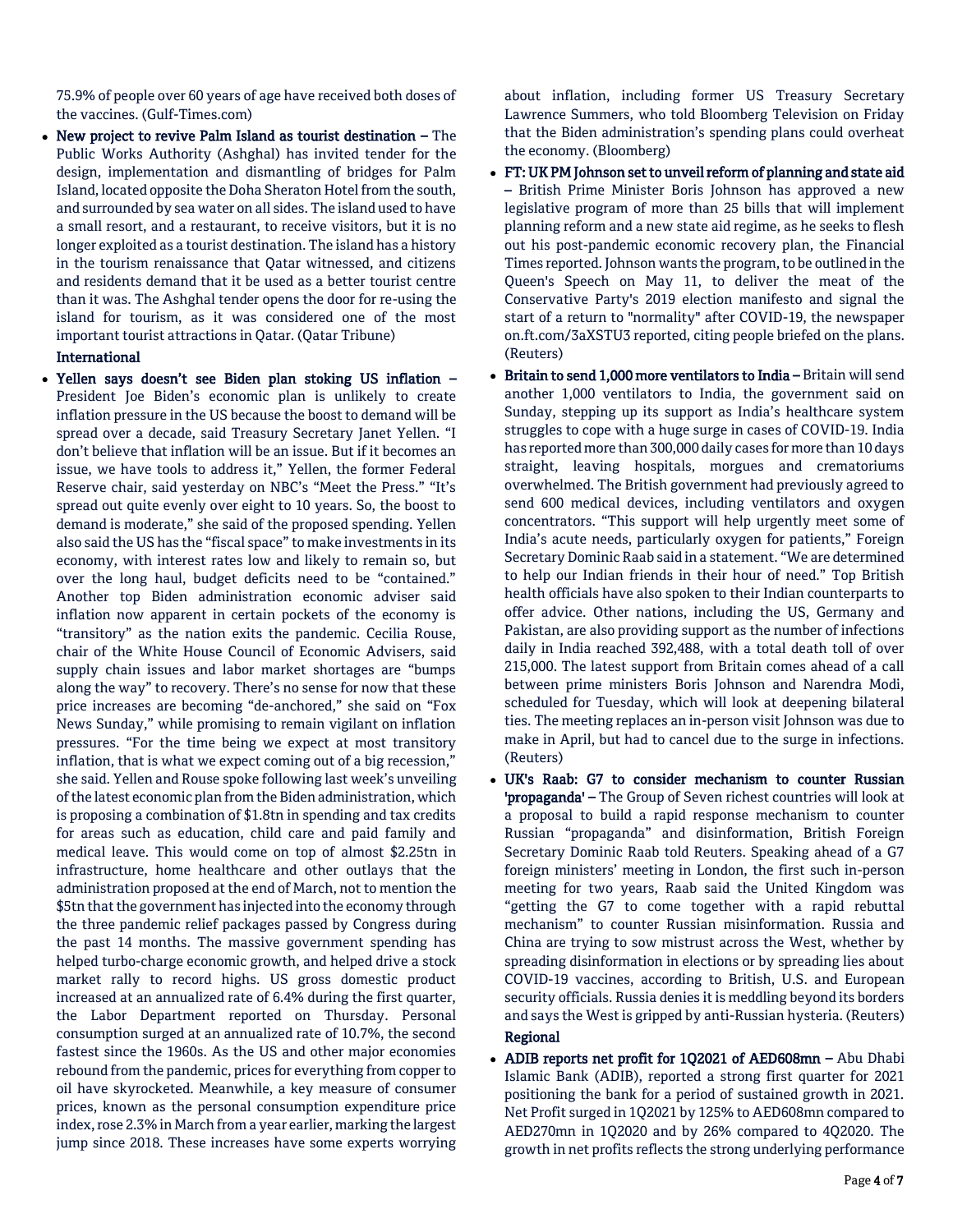across the business. Revenue increased 3.3% to AED1,336mn versus AED1,292mn in the same period last year with nonfunding income growing by 30% offsetting the impact of lowrate environment. Operating Expenses were reduced by 7% YoY due to the successful implementation of technology-led initiatives that helped reduce the cost of sales and customer acquisition while also streamlining internal processes. ADIB consistently demonstrated balance sheet strength with assets growing by 6.5% mainly due to a growth in customer financing by 5% compared to 1Q2020. Total assets stood at AED130.7bn in 1Q2021, up 6.5% on 1Q2020. Customer deposits stood at AED103.1bn in 1Q2021, up 4% YoY with CASA deposits including STI increasing by 15.7% to AED92.6bn comprising around 90% of total customer deposits. In terms of liquidity, ADIB continues to maintain a solid liquidity position with a stable funds ratio of 84.4% 1Q2021 vs. 85.1% 1Q2020. ADIB maintained a robust capital position with Common equity Tier 1 ratio 13.35% and Capital adequacy ratio of 19.20% comfortably above regulatory requirements. (ADX)

- Saudi King names Faisal Al-Ibrahim as Economy Minister Saudi King Salman bin Abdulaziz named Faisal Al-Ibrahim as the Kingdom's new Economy and Planning Minister, state-run SPA reported, citing a series of royal decrees. Among the royal decrees, the King removed Prince Sultan bin Salman as the head of the space agency. Prince Sultan, the elder half-brother to Crown Prince Mohammed bin Salman, was appointed as an advisor to the King instead. The King also appointed Eiman Al-Mutairi as a Deputy Trade Minister, while Ahmed al-Suwaiyan has been named as a Governor of the Saudi Digital Government Authority. (Bloomberg)
- Saudi Arabia to open land, sea, air borders as of May 17 Saudi Arabia will lift its suspension on citizens travelling abroad and open land, sea and air borders on Monday May 17, the interior ministry said in a statement on Sunday. Saudi citizens who have received two vaccination shots, or one shot at least two weeks prior to travel, those who have recovered from coronavirus within the last six months and those who are under 18 years old will be allowed to travel, the ministry said. Saudi citizens have largely been barred from travel since March 2020, when the kingdom first banned all travel in and out of the country as COVID-19 began spreading worldwide. (Reuters)
- UAE economy shrank 6.1% last year amid COVID-19 crisis The UAE's economy shrank 6.1% last year, the country's statistics centre said on Sunday citing preliminary data, as the coronavirus crisis hit several key sectors. "The country's economy is linked through foreign trade, foreign investment, tourism and the logistical sector with the movement of trade and investment and global transportation, which declined significantly in 2020 worldwide," the Federal Competitiveness and Statistics Centre said in a report. The non-oil economy shrank by 6.2%, it said, with sectors such as accommodation and food services declining by 23.6%, wholesale and retail trade by 13.1% and construction by 10.4%. The economy is expected to grow 2.5% this year, the central bank said last month. (Reuters)
- UAE's flydubai reports AED712.6mn loss for 2020 UAE carrier flydubai swung to a loss of AED712.6mn last year, hit by a plunge in passenger traffic as a result of the coronavirus pandemic, it said yesterday. The loss compared with a

AED198.2mn profit in 2019, when the airline reached a compensation deal with Boeing. Revenue contracted 53.7% to AED2.8bn. Flydubai said the pandemic had impacted the airline more than any other crisis, with passenger traffic falling 67% to 3.2mn in 2020 while the number of flights it operated fell 63% to 27,450. Flydubai, which lacks a domestic market to cushion against international closures imposed because of the pandemic, said 1,092 employees had taken unpaid leave or were on voluntary leave – about 29% of its current workforce of 3,796 staff. It said 126 employees had left the company. The airline's operations were significantly reduced last year for several weeks when the UAE closed its borders to international arrivals in March. After initially reopening for foreign residents, Dubai once again allowed foreign visitors to enter from July. Flydubai's fleet shrank by eight jets to 51 Boeing 737's, it said. (Gulf-Times.com)

- Dubai property trends: 1Q2021 shows record sales over improved investor confidence – The Dubai real-estate market recorded a high number of home and office sales transactions in the first quarter of 2021, according to a report by ValuStrat. "A positive trend which commenced during the second half of 2019, cut short by the COVID-19 restrictions last year, appears to have now re-emerged with improved investor confidence boosting demand, with a record number of title deeds registered and price growth currently evident in some sectors and locations," the report said. The ValuStrat Price Index (VPI) for the residential market showed an average quarterly improvement of 0.8 percent, as the first three months of the year saw accelerated positive trends for the first time since 2014. The valuation-based index tracks change in capital values for a representative fixed basket of properties. All established freehold villa locations monitored by the VPI saw capital values improve since the last quarter, ranging from 1.8% to 5.4%, the report said. However, only half of apartment locations improved in value, some areas saw declines of up to 2.8%. On an annual basis, all locations witnessed price drops, some in single digits. (Zawya)
- Abu Dhabi's TAQA completes \$1.5bn 7-year and 30-year dualtranche bond offering – Abu Dhabi National Energy Company (TAQA), one of the largest listed integrated utility companies in the EMEA region, announced today the successful placement of an aggregate \$1.5bn in 7-year and 30-year dual-tranche senior unsecured notes. The 7-year notes, sized at \$750mn and maturing April 2028, were issued at a coupon rate of 2.0%. The 30-year notes, also sized at \$750mn and maturing April 2051, were issued at a coupon rate of 3.4%. The 30-year tranche is TAQA's first Formosa issuance dual-listed in Taipei and London to tap into Taiwanese demand. The order book was four times oversubscribed with strong demand from Asian investors setting the stage for further orders from Mena, Europe and the US. The final order book of \$6.1bn allowed the company to achieve significantly lower interest costs than on existing TAQA bonds. The Notes are rated Aa3 by Moody's and AA- by Fitch, in line with the corporate credit ratings of the company. Net proceeds from the sale of the Notes will be used for general corporate purposes, including the repayment of outstanding debt. The issuance was arranged and offered through a syndicate of joint lead managers and bookrunners comprising of Bank of China, Citi, First Abu Dhabi Bank, HSBC, Mashreq, Mizuho Securities and MUFG. In addition to the bond issuance, TAQA offered to buy back, for cash, all the \$1.5bn of outstanding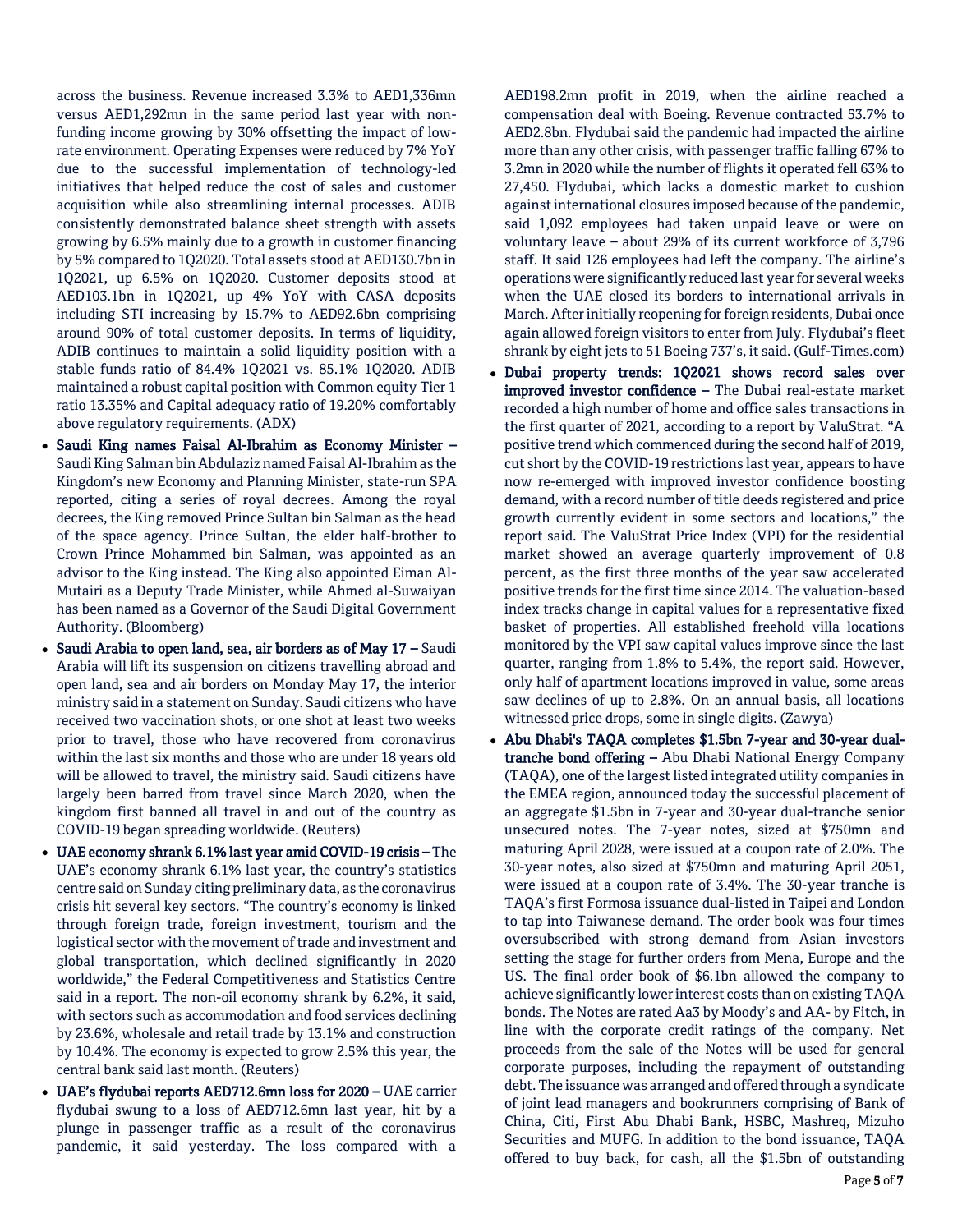corporate bonds maturing in 2021 and up to \$250mn of the bonds maturing in January 2023, subject to customary conditions. A total of \$712mn of the 2021 Notes were tendered by investors whilst the buy-back of the 2023 Notes continues as of the date of this release. The buy backs were arranged by BNP Paribas, HSBC, MUFG and SMBC Nikko acting as joint dealer managers. (Zawya)

- Abu Dhabi Murban crude set at \$63.35 a barrel on June futures Abu Dhabi set the price for its benchmark Murban crude grade based on futures trading on an exchange in the Middle Eastern petrostate for the first time. Government-owned Abu Dhabi National Oil Co. will sell Murban crude for \$63.35 a barrel in June, according to a company statement. ADNOC set pricing for its other three crude grades at discounts of \$0.05 a barrel to \$0.40 a barrel less than Murban. The official selling price for Murban is determined based on futures trading on the ICE Future Abu Dhabi exchange, which ADNOC owns along with Atlanta-based Intercontinental Exchange Inc. Murban futures contracts began trading at the end of March, the first step in ADNOC's plan to establish the grade as a benchmark for sales of other regional crudes. (Bloomberg)
- Agthia Group reveals details about Oriongreen acquisition deal Agthia Group revealed further details about the acquisition of a 60% stake in Oriongreen from Nutrivation Holding Limited and an additional 20% stake from Ideal Holding Limited. In the convertible instrument, Nutrivation will be entitled to assign its rights to General Holding Company (SENAAT) given that both Nutrivation and SENAAT are wholly owned by Abu Dhabi Development Holding Company, according to a bourse disclosure on Sunday. Upon completion of the transaction, SENAAT will hold 62.9% of Agthia, if Nutrivation exercises its right of assignment prior to the conversion taking effect. Agthia plans to exercise the call option in consideration of AED125.91mn in cash, bringing Agthia's ownership in Oriongreen to 80%, including 60% funded by a mandatory convertible instrument and 20% purchased for cash. The listing and issuance of new shares of Agthia on the Abu Dhabi Securities Exchange (ADX) are expected to take place in May. (Zawya)